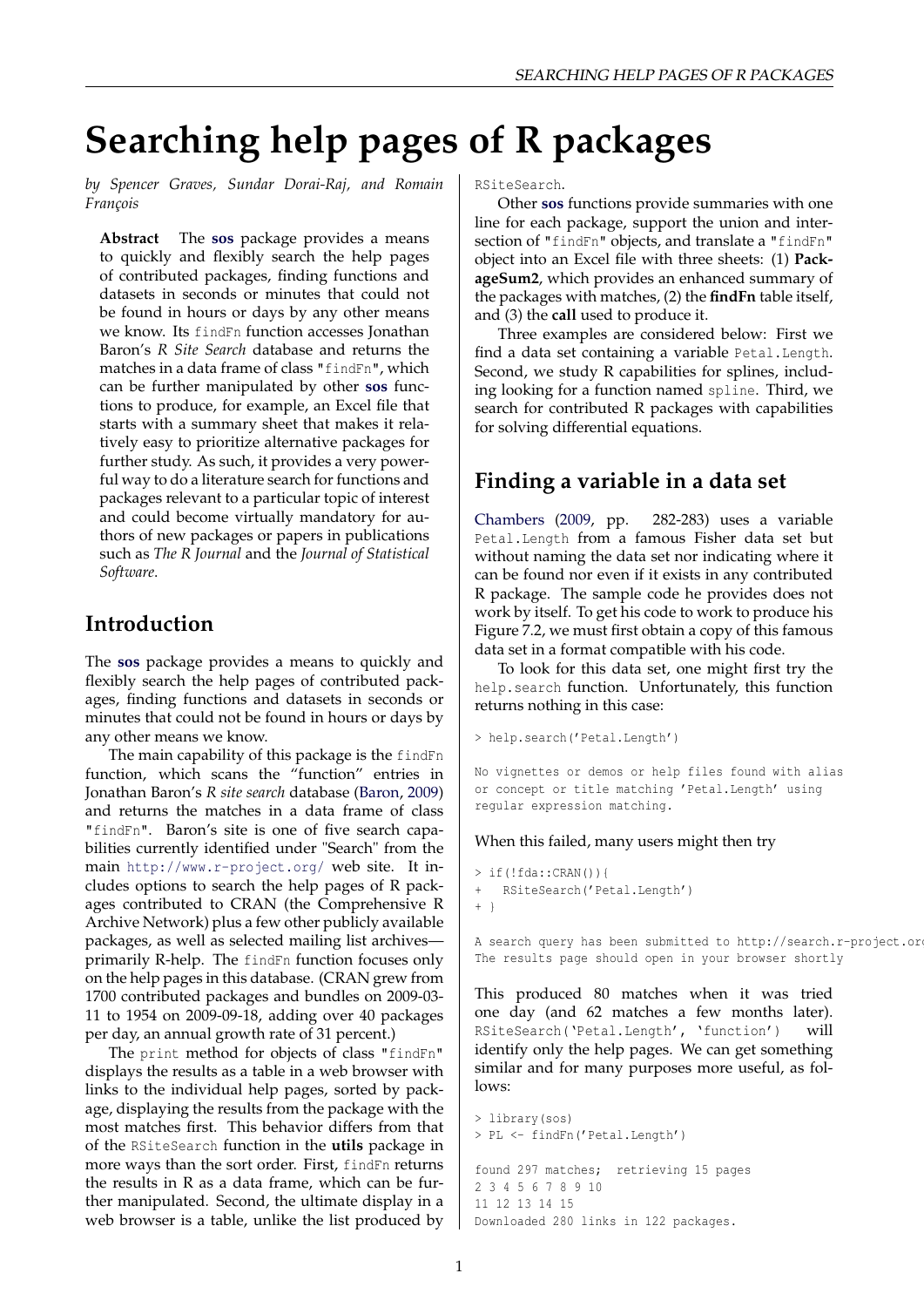PL is a data frame of class "findFn" identifying all the help pages in Jonathan Baron's data base matching the search term. An alias for findFn is ???, and this same search can be performed as follows:

```
> PL <- ???Petal.Length
found 297 matches; retrieving 15 pages
2 3 4 5 6 7 8 9 10
11 12 13 14 15
Downloaded 280 links in 122 packages.
```
(The ??? alias only works in an assignment, so to print immediately, you need something like (PL <- ???Petal.Length).)

This data frame has columns Count, MaxScore, TotalScore, Package, Function, Date, Score, Description, and Link. Function is the name of the help page, not the name of the function, as multiple functions may be documented on a single help page, and some help pages document other things such as data sets. Score is the index of the strength of the match. It is used by Baron's search engine to decide which items to display first. Package is the name of the package containing Function. Count gives the total number of matches in Package found in this findFn call. By default, the findFn object is sorted by Count, MaxScore, TotalScore, and Package (to place the most important Package first), then by Score and Function.

The summary method for such an object prints a table giving for each Package the Count (number of matches), MaxScore (max of Score), TotalScore (sum of Score), and Date, sorted like a Pareto chart to place the Package with the most help pages first:

> # the following table has been > # manually edited for clarity

> summary(PL)

```
$nPackages
[1] 122
$string
[1] "Petal.Length"
$call
findFn(string = "Petal.Length")
attr(,"class")
[1] "summary.findFn" "list"
```
(The Date here is the date that this package was added to Baron's database.)

One of the listed packages is **datasets**. Since it is part of the default R distribution, we decide to look there first. We can select that row of PL just like we would select a row from any other data frame:

```
> PL[PL$Package == 'datasets', 'Function']
[1] "iris"
```
Problem solved in less than a minute! Any other method known to the present authors would have taken substantially more time.

#### **Finding packages with spline capabilities**

Almost four years ago, the lead author of this article decided he needed to learn more about splines. A literature search began as follows:

```
> if(!fda::CRAN()){
   RSiteSearch('spline')
+ }
```
(using the RSiteSearch function in the **utils** package). While preparing this manuscript, this command identified 2960 documents as of 2020-10-19.  $D_{\text{det}}$ That is too many. It can be restricted to functions as

```
$PackageSummary
 Package Count MaxScore TotalScore
 yaImpute 17 2 34 2020-03-12 09:58:47follows:
    \langle \cdot \rangle<NA> <NA> <NA> <NA> <NA>
    \langle \ldots \ranglepkgLink
 http://finzi.psych.upenn.edu/R/library/yaImpute/html/0Thisaxlentified only 2950 one day (631 a few months
                                                         too many<sup>A</sup>To get a quick overview of these 2950, we
$minPackages
[1] 12
$minCount
[1] 4
$matches
[1] 297
$nrow
[1] 280
                                                         > if(!fda::CRAN()){
                                                    + RSiteSearch('spline', 'fun')
                                                         + }
                                                         earlier). That's an improvement over 2960 but is still
                                                         can proceed as follows:
                                                         > splinePacs <- findFn('spline')
                                                         This downloaded a summary of the 0 highest-scoring
                                                         help pages in the 'RSiteSearch' data base in roughly
                                                         5-15 seconds, depending on the speed of the Inter-
                                                         net connection. To get all 2950 matches, increase the
                                                         maxPages argument from its default 20:
                                                         > splineAll <- findFn('spline', maxPages = 999)
                                                            If we want to find a function named spline, we
                                                         can proceed as follows:
```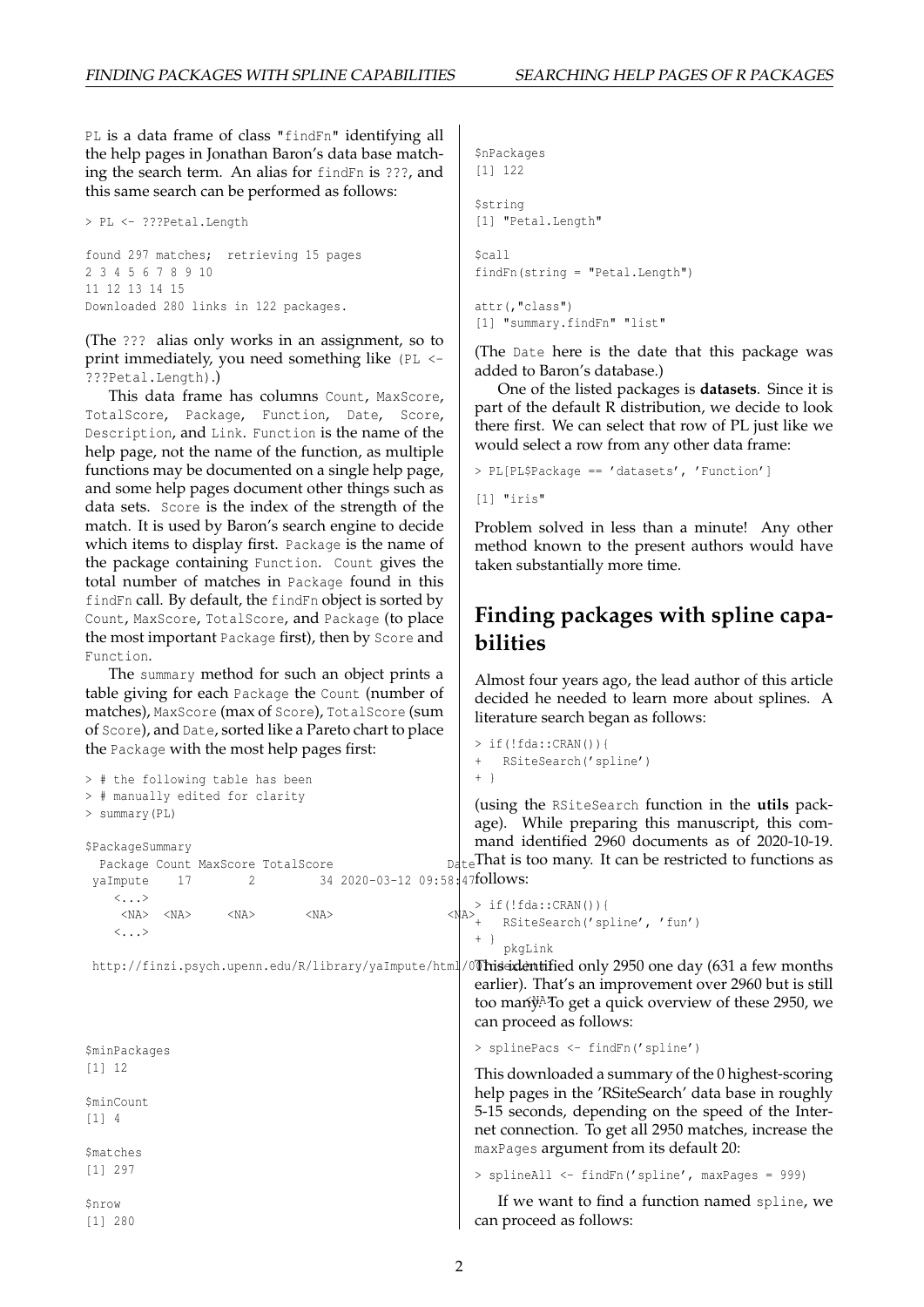```
> selSpl <- splineAll[, 'Function'] == 'spline'
> splineAll[selSpl, ]
```
This has 0 rows, because there is no help page named spline. This does not mean that no function with that exact name exists, only that no help page has that name.

To look for help pages whose name includes the characters 'spline', we can use grepFn:

```
> if(!fda::CRAN()){
+ grepFn('spline', splineAll, ignore.case = TRUE)
+ }
```
This returned a "findFn" object identifying 300 help pages. When this was run while preparing this manuscript, the sixth row was bsplinepen in the **fda** package, which has a Score of 29. (On another day, the results could be different, because CRAN changes over time.) This was the sixth row in this table, because it is in the **fda** package, which had a total of 37 help pages matching the search term, but this was the only one whose name matched the pattern passed to grepFn.

We could next print the splineAll "findFn" object. However, it may not be easy to digest a table with 300 rows.

summary(splineAll) would tell us that the 2940 help pages came from 0 different packages and display the first minPackages = 12 such packages. (If other packages had the same number of matches as the twelfth package, they would also appear in this summary.)

A more complete view can be obtained in MS Excel format using the writeFindFn2xls function:

```
> writeFindFn2xls(splineAll)
```
(findFn2xls is an alias for writeFindFn2xls. We use the longer version here, as it may be easier to remember.)

If either the **[WriteXLS](http://cran.r-project.org/package=WriteXLS)** package and compatible Perl code are properly installed or if you are running Windows with the **[RODBC](http://cran.r-project.org/package=RODBC)** package, this produces an Excel file in the working directory named 'splineAll.xls', containing the following three worksheets:

- The **PackageSum2** sheet includes one line for each package with a matching help page, enhanced by providing information for locally installed packages not available in the "findFn" object.
- The **findFn** sheet contains the search results.
- The **call** sheet gives the call to findFn that generated these search results.

If writeFindFn2xls cannot produce an Excel file with your installation, it will write three 'csv' files with names 'splineAll-sum.csv', 'splineAll.csv', and

'splineAll-call.csv', corresponding to the three worksheets described above. (Users who do not have MS Excel may like to know that Open Office Calc can open a standard 'xls' file and can similarly create such files [\(OpenOffice.org,](#page-4-1) [2009\)](#page-4-1).)

The **PackageSum2** sheet is created by the PackageSum2 function, which adds information from installed packages not obtained by findFn. The extended summary includes the package title and date, plus the names of the author and the maintainer, the number of help pages in the package, and the name(s) of any vignettes. This can be quite valuable in prioritizing packages for further study. Other things being equal, we think most people would rather learn how to use a package being actively maintained than one that has not changed in five years. Similarly, we might prefer to study a capability in a larger package than a smaller one, because the rest of the package might provide other useful tools or a broader context for understanding the capability of interest.

These extra fields, package title, etc., are blank for packages in the "findFn" object not installed locally. For installed packages, the Date refers to the *packaged* date rather than the date the package was added to Baron's database.

Therefore, the value of PackageSum2 can be increased by running install.packages (from the **utils** package) to install packages not currently available locally and update.packages() to ensure the local availability of the latest versions for all installed packages.

To make it easier to add desired packages, the **[sos](http://cran.r-project.org/package=sos)** package includes an installPackages function, which checks all the packages in a "findFn" object for which the number of matches exceeds a second argument minCount and installs any of those not already available locally; the default minCount is the square root of the largest Count. Therefore, the results from PackageSum2 and the **PackageSum2** sheet created by writeFindFn2xls will typically contain more information after running installPackages than before.

To summarize, three lines of code gave us a very powerful summary of spline capabilities in contributed R packages:

```
> splineAll <- findFn('spline', maxPages = 999)
```

```
> # Do not include in auto test
```

```
> #installPackages(splineAll)
```

```
> writeFindFn2xls(splineAll)
```
The resulting 'splineAll.xls' file can help establish priorities for further study of the different packages and functions. An analysis of this nature almost four years ago led the lead author to the **[fda](http://cran.r-project.org/package=fda)** package and its companion books, which further led to a collaboration that has produced joint presentations at three different conferences and a joint book [\(Ramsay et al.,](#page-4-2) [2009\)](#page-4-2).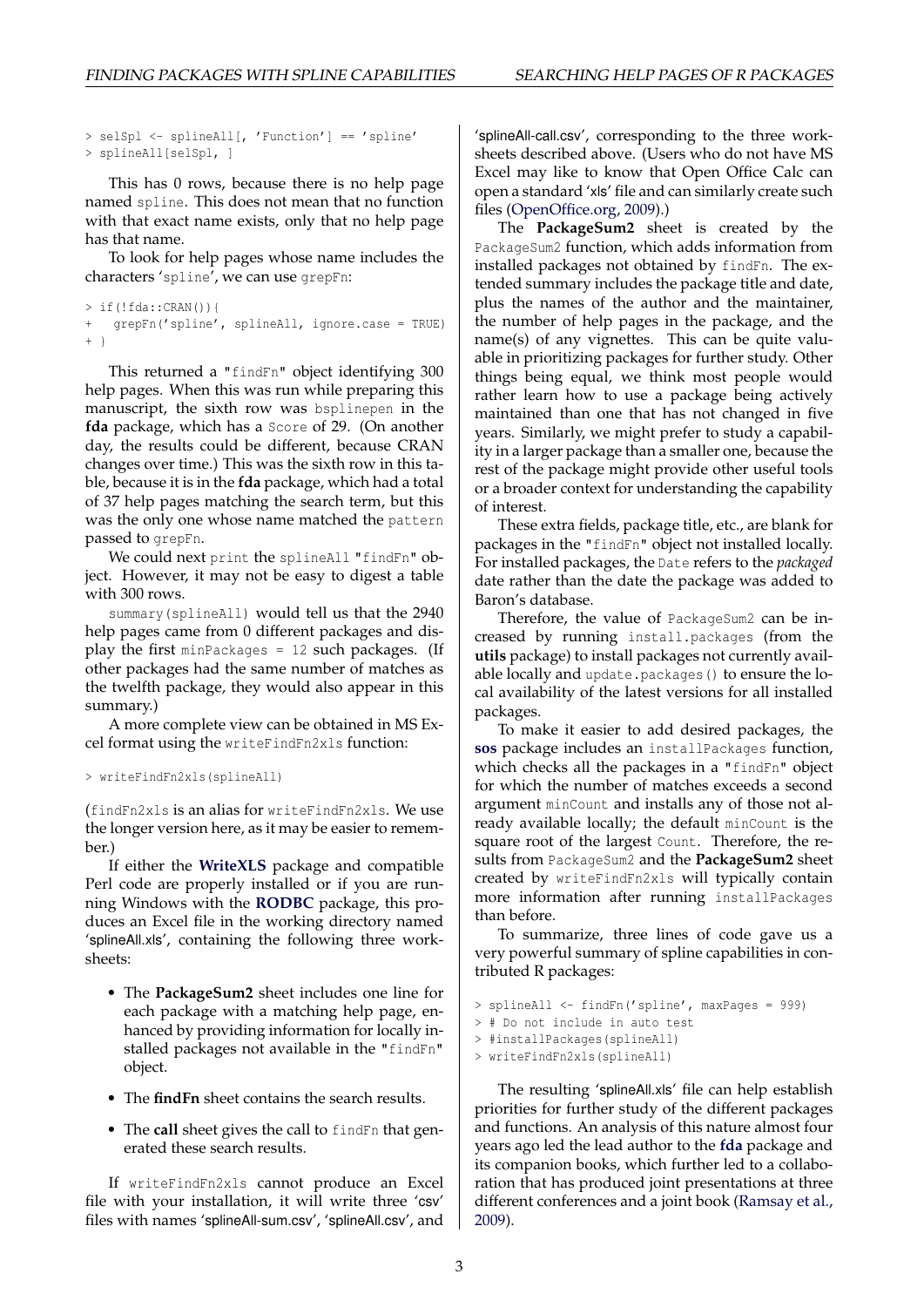#### **Combining search results**

The lead author of this article recently gave an invited presentation on "Fitting Nonlinear Differential Equations to Data in  $R''$ <sup>[1](#page-3-1)</sup>. A key part of preparing for that presentation was a search of contributed R code, which proceeded roughly as follows:

```
> de <- findFn('differential equation')
> des <- findFn('differential equations')
> de. <- de | des
```
The object de has 396 rows, while des has 531. If this search engine were simply searching for character strings, de would be larger than des, rather than the other way around. The last object de. is the union of de and des; '|' is an alias for unionFindFn. The de. object has 743 rows, which suggests that the corresponding intersection must have  $(396 + 531 - 743 =$ 184). This can be confirmed via nrow (de  $\kappa$  des). (' $\kappa'$ is an alias for intersectFindFn.)

To make everything in de. locally available, we can use installPackages(de., minCount =  $1$ ). This installed all referenced packages except rmutil and a dependency Biobase, which were not available on CRAN but are included in Jonathan Baron's R Site Search data base.

Next, writeFindFn2xls(de.) produced a file 'de..xls' in the working directory. (The working directory can be identified via getwd().)

The **PackageSum2** sheet of that Excel file provided a quick summary of packages with matches, sorted to put the package with the most matches first. In this case, this first package was **[deSolve](http://cran.r-project.org/package=deSolve)**, which provides, "General solvers for initial value problems of ordinary differential equations (ODE), partial differential equations (PDE) and differential algebraic equations (DAE)". This is clearly quite relevant to the subject. The second package was **[PKfit](http://cran.r-project.org/package=PKfit)**, which is "A Data Analysis Tool for Pharmacokinetics". This may be too specialized for general use. I therefore would not want to study this first unless my primary interest here was in pharmacokinetic models.

By studying the summary page in this way, I was able to decide relatively quickly which packages I should consider first. In making this decision, I gave more weight to packages with one or more vignettes and less weight to those where the Date was old, indicating that the code was not being actively maintained and updated. I also checked the conference information to make sure I did not embarrass myself by overlooking a package authored or maintained by another invited speaker.

#### **Discussion**

We have found findFn in the **[sos](http://cran.r-project.org/package=sos)** package to be very quick, efficient and effective for finding things in contributed packages. The grepFn function helps quickly look for functions (or help pages) with particular names. The capabilities in unionFindFn and intersectFindFn (especially via their '|' and '&' aliases) can be quite useful where a single search term seems inadequate; they make it easy to combine multiple searches to produce something closer to what is desired. An example of this was provided with searching for both "differential equation" and "differential equations".

The **PackageSum2** sheet of an Excel file produced by writeFindFn2xls (after also running the installPackages function) is quite valuable for understanding the general capabilities available for a particular topic. This could be of great value for authors to find what is already available so they don't duplicate something that already exists and so their new contributions appropriately consider the contents of other packages.

The findFn capability can also reduce the risk of "the researcher's nightmare" of being told after substantial work that someone else has already done it.

Users of **[sos](http://cran.r-project.org/package=sos)** may also wish to consult Crantastic (<http://www.crantastic.org/>), which allows users to tag, rate, and view packages. (The coverage of Crantastic includes current and orphaned CRAN packages, while [Baron](#page-3-0) [\(2009\)](#page-3-0) also includes 'most of the default packages from Bioconductor and all of Jim Lindsey's packages.')

### **Acknowledgments**

The capabilities described here extend the power of the R Site Search search engine maintained by Jonathan Baron. Without Prof. Baron's support, it would not have been feasible to develop the features described here. Duncan Murdoch, Marc Schwarz, Dirk Eddelbuettel, Gabor Grothendiek and anonymous referees contributed suggestions for improvement, but of course can not be blamed for any deficiencies. The collaboration required to produce the current **[sos](http://cran.r-project.org/package=sos)** package was greatly facilitated by R-Forge [\(R-Forge Team,](#page-4-3) [2009\)](#page-4-3). The **[sos](http://cran.r-project.org/package=sos)** package is part of the R Site Search project hosted there. This project also includes code for a Firefox extension to simplify the process of finding information about R from within Firefox. This Firefox extension is still being developed with the current version downloadable from <http://addictedtor.free.fr/rsitesearch> .

## **Bibliography**

<span id="page-3-0"></span>J. Baron. R site search. URL [http://finzi.psych.](http://finzi.psych.upenn.edu/ search.html) [upenn.edu/search.html](http://finzi.psych.upenn.edu/ search.html), September 2009.

<span id="page-3-1"></span><sup>1</sup>Workshop on Statistical Methods for Dynamic System Models, Vancouver, 2009: [http://stat.sfu.ca/~dac5/workshop09/Spencer\\_](http://stat.sfu.ca/~dac5/workshop09/Spencer_Graves.html) [Graves.html](http://stat.sfu.ca/~dac5/workshop09/Spencer_Graves.html)